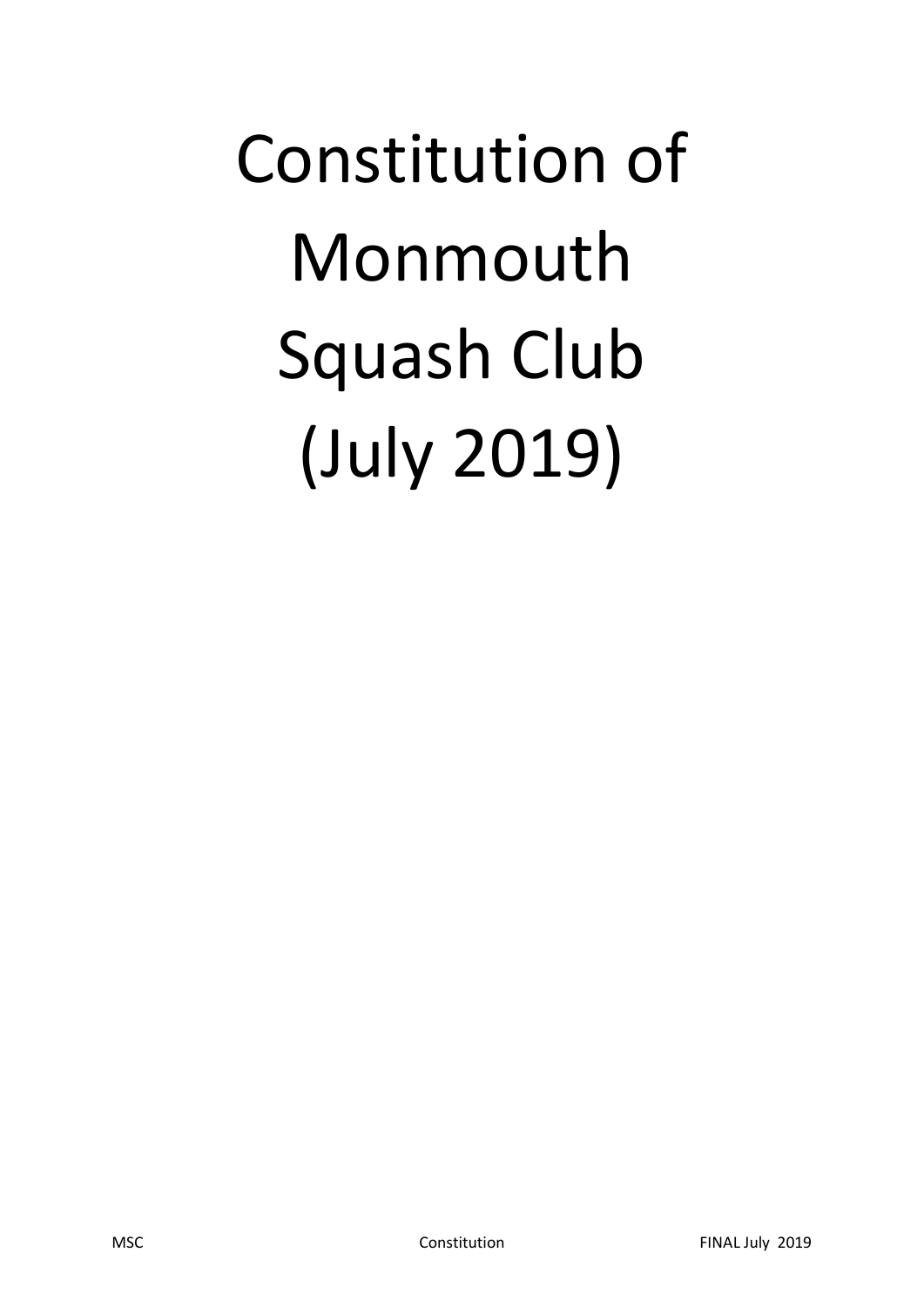# **Name.**

The Club shall be called Monmouth Squash Club (hereinafter called the Club).

# **Affiliation.**

The Club shall be affiliated to Squash Wales (governing body).

# **Aims and Objectives.**

The aims and objectives of the club will be:

- to offer coaching and competitive opportunities in Squash Wales
- to promote the club within the local community and Squash Wales
- to ensure a duty of care to all members of the club
- to provide all its services in a way that is fair to everyone
- to ensure that all present and future members receive fair and equal treatment.

#### **Membership.**

- The Club shall consist of the officers and the members.
- Membership of the Club shall be open, and not unreasonably restricted on the grounds of ability, race, sex or of political, religious or other opinions, to any person in the area who is prepared to accept and support the objectives of the Club.
- In accepting membership, a person agrees to abide by the constitution of the Club and the rulings of the Club Committee.
- Members under the age of eighteen shall be considered as junior members.
- Junior members shall not have the right to vote at meetings but are entitled to elect from amongst themselves one representative who shall have the right to vote as a full member on the committee of the Club.

#### **Membership Fees.**

- Membership fees or Club night fees shall be stipulated by the Club Committee who may distinguish between those members who are in full time employment, unemployed or in full time education, and junior members.
- The Club committee may decide upon other charges or subscriptions at its discretion.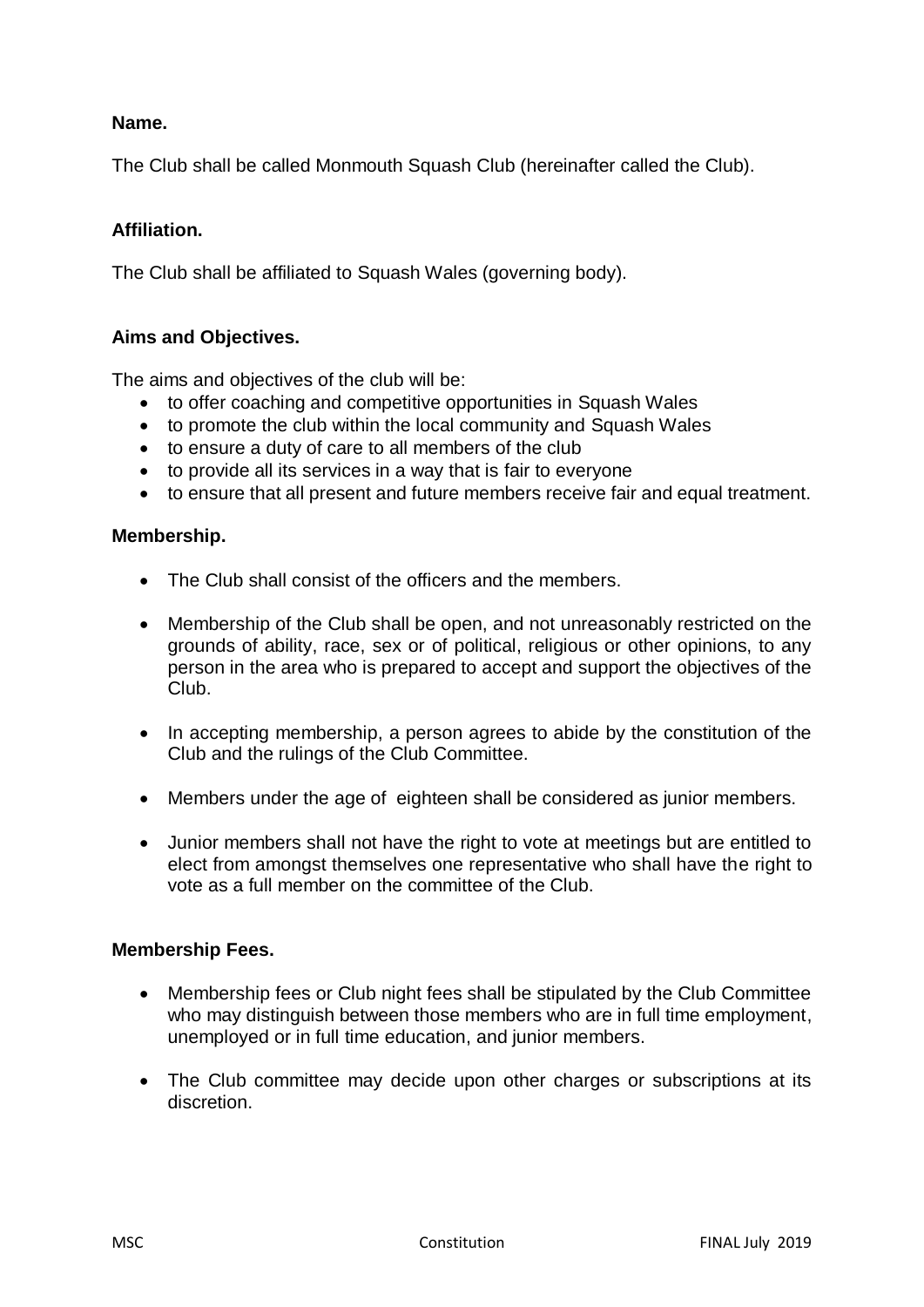# **Officers.**

- The Officers of the Club shall be the Chairperson, Secretary, Treasurer, and Welfare/Child Protection Officer
- These officers shall hold office for a calendar year, being elected annually at the Club Annual General Meeting. All officers shall retire annually but still remain eligible for reappointment.
- The Committee may fill any casual vacancy occurring.

# **Committee.**

- The management of the Club shall be vested in the Committee (hereinafter called the Committee).
- The Committee shall act for the members. Liabilities incurred shall fall upon the membership (provided they act in accordance with the constitution, in honesty and good faith).
- The Committee shall comprise the Officers i.e. Chairperson, Secretary, Treasurer, and Welfare/Child Protection Officer, plus Social Secretary, Marketing Manager, Club Coach and up to 6 further elected members of the Club as General Committee members
- Meetings of the Committee shall be convened by the Secretary and the committee shall meet when considered appropriate.
- The quorum necessary for the transaction of business at Committee meetings shall be five present and eligible to vote (note: this quorum will differ for other meetings).
- Every question at a meeting of the Committee shall be determined by a majority vote of the membership with each member having one vote. In the event of an equality of votes, the Chair of the meeting shall have a casting vote.
- The interpretation of the Club constitution shall be vested in the Committee who shall decide all questions relating to the Club save those specified in, or involving, an amendment to the constitution.
- The Committee shall be responsible for consideration of any application for membership and shall decide if this application should be accepted. This decision shall be in accordance with a non-discriminatory policy as specified earlier.
- The Committee may employ professional officers at its discretion.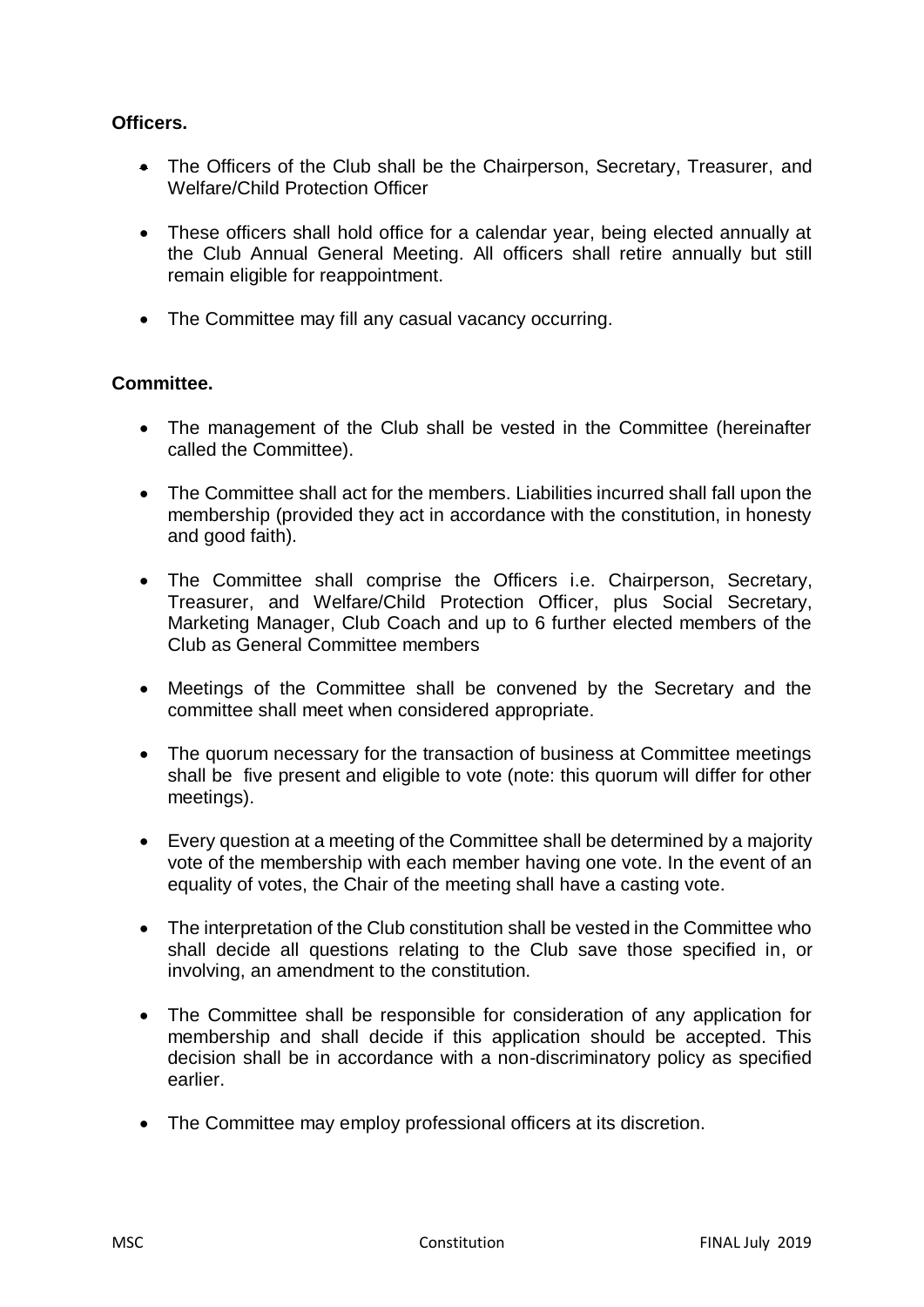# **Finance.**

- All monies raised by, or on behalf of, the Club shall be applied to further objectives of the Club and for no other purpose.
- The Club Treasurer is responsible for the finances of the Club.
- The financial year of the Club ends on June 30th
- Proper accounts shall be kept of all sums of money received and paid out by the Club.
- A statement of accounts up to and including this date shall be presented at the Annual General Meeting of the Club.
- The funds of the Club shall be lodged at a bank or building society in an account in the name of the Club, and all cheques, drafts etc drawn on these accounts shall be signed by any two of the following officers, Chairperson, Secretary, Treasurer. On line banking payments from the account to be done by either Treasurer or Chairman with documented confirmation of transactions recorded

#### **The Annual General Meeting and Other Meetings.**

- The Annual General Meeting (AGM) of the Club shall be held during the month of July/August or another month as deemed appropriate by the Committee, when the annual report of the committee and the statement of accounts up to the end of the financial year shall be presented.
- Not less than 14 days' notice of the date of the AGM shall be given to all members by the Secretary.
- The AGM shall elect such officers/committee positions of the Club as it may from time to time determine.
- Nominations shall be accepted from the floor of the meeting. Nominations can only be accepted from persons eligible to vote at the AGM.
- The dates of the general meetings and of the Committee meetings shall be determined at the previous meeting. In addition, the Chairperson may call a meeting when he/she considers it necessary or desirable, or upon the written request of at least 2 members of the Committee.
- All members shall be entitled to vote at general meetings of the Club and shall have equal voting rights.
- The quorum for general meetings shall be 15% of the membership present and eligible to vote.